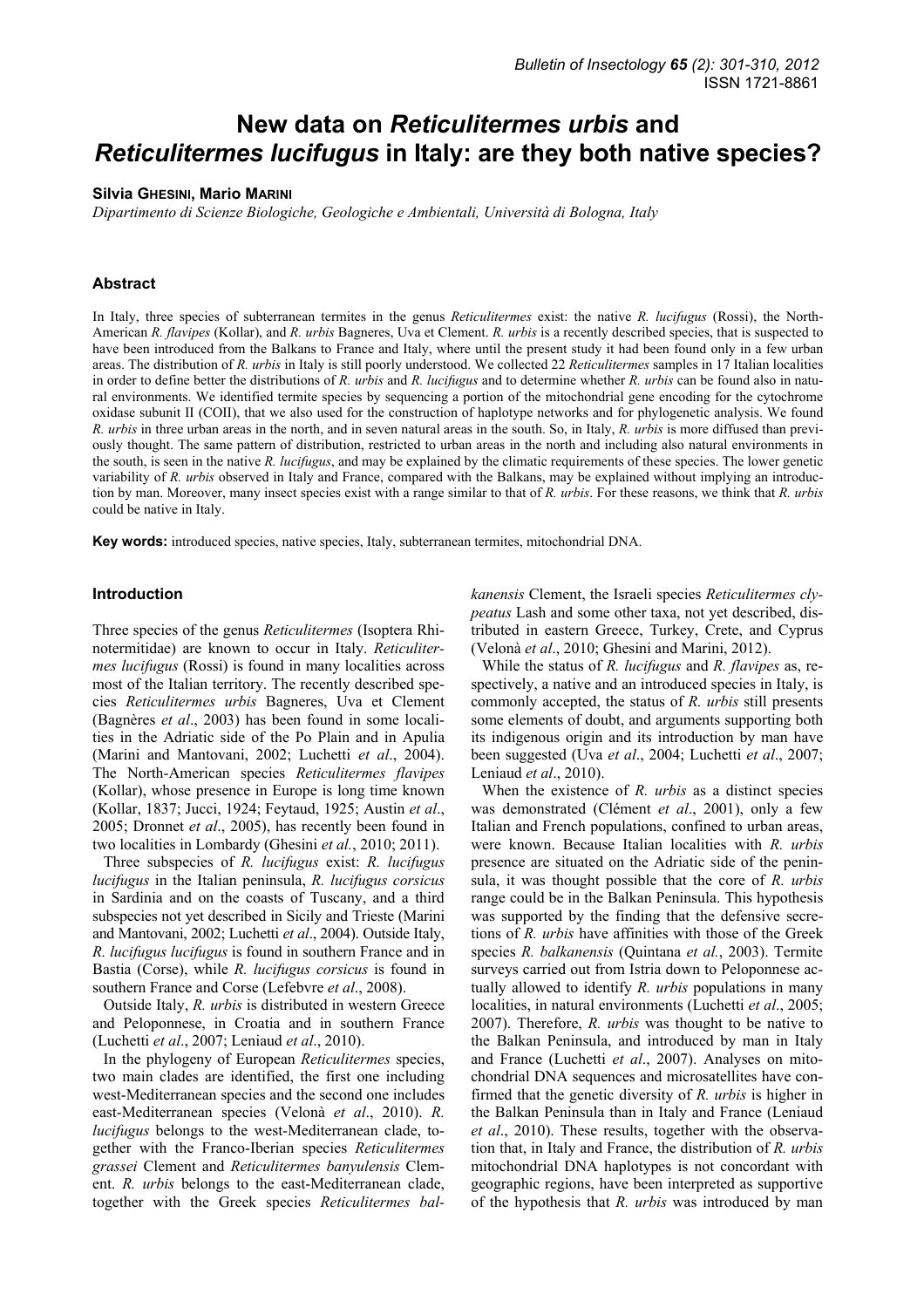(Leniaud *et al*., 2010). The introduction of termites by man, through the displacement of infested wood, wooden objects or soil is in fact a possible occurrence, as documented by many cases (Vargo and Husseneder, 2009).

During the 20<sup>th</sup> century *R. lucifugus* has been reported in more than 200 localities in continental Italy (Sbrenna and Micciarelli Sbrenna, 2008), but the identification of these samples cannot be trusted, because, before *R. urbis* was recognized as a distinct species, all *Reticulitermes* findings in Italy were automatically identified as *R. lucifugus*. Recent analyses of samples collected in some of these localities have shown that the species involved is actually *R. urbis* (Marini and Mantovani, 2002; Luchetti *et al*., 2004). Up to now, the presence of *R. urbis* in Italy is ascertained in eight urban areas, both in the North-East and in the South-East, in particular in Veneto, Emilia-Romagna, and Apulia (Marini and Mantovani, 2002; Luchetti *et al*., 2004). It is possible that the presence of *R. urbis* in Italy is still underestimated.

In this study, we examine *Reticulitermes* populations from the Adriatic and Ionian sides of Italy, with the purpose of clarifying *R. urbis* and *R. lucifugus* distributions, verifying whether *R. urbis* is present in natural environments, and comparing the two species from an ecological and genetic (mitochondrial DNA) point of view.

# **Materials and methods**

## Sampling

Termite collection surveys were conducted during 2009 and 2010. Surveys were initially carried out in northern regions, in some localities where termite activity was reported by homeowners, then extended to natural environments in the same regions and in the other regions along the Adriatic and Ionian coasts. We considered natural environments as those areas that are not urbanized, and where old scrubs or woods exist, because areas with primary vegetation are scarce in Italian plains. In northern regions (Veneto, Friuli-Venezia Giulia), no termites were found in natural environments, and all the samples were collected in urban areas. In southern regions (Apulia, Basilicata, Calabria), termites were found and collected in natural environments.

Seventeen localities were sampled, and 22 samples were collected (figure 1). In most localities, a single termite colony was found. In five localities, two termite colonies, separated by a distance of at least 500 m, were sampled. The two samples from the same locality will be indicated as 1 and 2.

#### Genetic analysis

A preliminary analysis of the samples collected revealed that they all belonged to the genus *Reticulitermes.* The identification of Italian *Reticulitermes* species based on morphological characters is not sufficiently reliable, therefore, in order to determine our samples, we sequenced a portion of the mitochondrial gene encoding for the cytochrome oxidase subunit II (COII). This portion is a good marker for the identification of species and subspecies in the genus *Reticulitermes* and has been used in many studies on European termites (Marini and Mantovani, 2002; Luchetti *et al*., 2007, Leniaud *et al*., 2010).

Total DNA was extracted from termite heads with a CTAB protocol (Doyle and Doyle, 1987). Two individuals for each sample were analyzed. For each individual, a 684-bp portion of the mitochondrial gene COII, encoding for 228 amino acids, was amplified.

 $50 km$ 56789  $50 km$ 

**Figure 1.** Sampling localities in northern and southern Italy.

| Veneto                |               |                             |  |  |  |  |
|-----------------------|---------------|-----------------------------|--|--|--|--|
|                       | 1 NES         | <b>Nesente</b>              |  |  |  |  |
| Friuli-Venezia Giulia |               |                             |  |  |  |  |
|                       |               | 2 CDE Casarsa della Delizia |  |  |  |  |
|                       |               | 3 VAL Valvasone             |  |  |  |  |
| 4                     |               | <b>MAN</b> Manzano          |  |  |  |  |
| Apulia                |               |                             |  |  |  |  |
| 5.                    | MLE           | Marina di Lesina            |  |  |  |  |
|                       | 6 RLE         | Rodi Garganico / Lesina     |  |  |  |  |
|                       | 7 ROG         | Rodi Garganico              |  |  |  |  |
|                       | 8 PES         | Peschici                    |  |  |  |  |
|                       | 9 PEV         | Peschici / Vieste           |  |  |  |  |
|                       | 10 MAM        | Manfredonia / Mattinata     |  |  |  |  |
|                       | 11 MOT        | Mottola                     |  |  |  |  |
|                       | 12 CAS        | Castellaneta                |  |  |  |  |
|                       | 13 RTE        | Riva dei Tessali            |  |  |  |  |
| <b>Basilicata</b>     |               |                             |  |  |  |  |
| 14                    | MAP           | Marina di Pisticci          |  |  |  |  |
|                       | 15 POL        | Policoro                    |  |  |  |  |
| Calabria              |               |                             |  |  |  |  |
|                       | <b>16 VPL</b> | Villapiana / Plataci        |  |  |  |  |
|                       | <b>17 VIL</b> | Villapiana                  |  |  |  |  |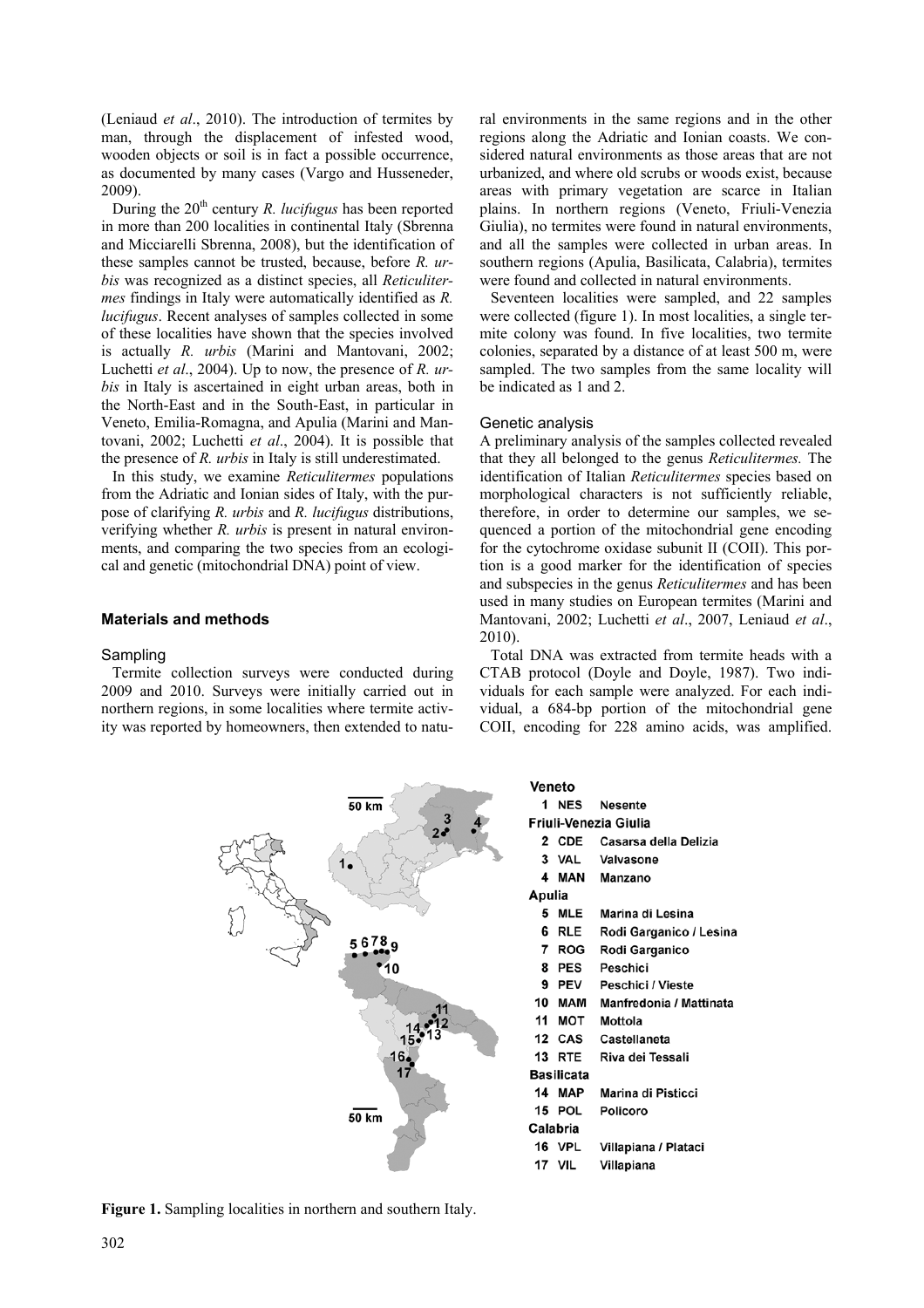Amplification was obtained with the primers TL2-J- $3034 = \text{mt}$ D-13 (5'-AAT ATG GCA GAT TAG TGC A-3') and TK-N-3785 = mtD-20 (5'- GTT TAA GAG ACC AGT ACT TG-3').

PCR was performed in a 50 µl mixture using GoTaq<sup>®</sup> Flexi DNA Polymerase kit (Promega, USA), following the manufacturer's protocol. Reaction conditions were set as follows: initial denaturation at 94 °C for 5 minutes; 30 cycles composed by denaturation at 94 °C for 30 seconds, annealing at 48 °C for 30 seconds, extension at 72 °C for 30 seconds; final extension at 72 °C for 7 minutes. Purification and sequencing were performed by Macrogen Inc. (Seoul, South Korea). Sequencing was carried out with the same primers that were used for amplification, and both strands were sequenced.

For the haplotype network construction and phylogenetic analysis, the sequences obtained in this work were aligned with *R. urbis* and *R. lucifugus* COII sequences obtained in previous works (Austin *et al*., 2002; Marini and Mantovani, 2002; Luchetti *et al*., 2004; 2007; Lefebvre *et al*., 2008; Leniaud *et al*., 2010) and available in GenBank. For *R. lucifugus*, only sequences from the subspecies *R. lucifugus lucifugus* were considered, because our samples were collected in areas where the other subspecies are not found. A 595-bp portion was used, which was available for all the localities considered. The preliminary analysis and the alignment of DNA sequences were performed with MEGA version 5 (Tamura *et al*., 2011). Statistical parsimony haplotype networks were obtained with TCS v. 1.21 (Clement *et al*., 2000). A single sequence for each haplotype was used for this analysis, in order to avoid a possible bias towards the most frequent haplotype when inferring the ancestral haplotype. Median joining haplotype networks were obtained with Network 4.6.0.0, available at http://www.fluxus-engineering.com (Bandelt *et al*., 1999), using as outgroups either *R. balkanensis* or *R. lucifugus* (A.N. AY954662 and AF291740) for *R. urbis* network, and either *R. grassei* or *R. urbis* (A.N. AY510576 and AF291736) for *R. lucifugus* network.

When counting the number of localities where a haplotype was found, samples from the same locality were considered as one, except in the cases where their haplotypes differed.

For *R. urbis* phylogenetic analysis, 683-bp sequences were used, one for each haplotype. COII sequences from *R. lucifugus* and *R. flavipes* (A.N. AF291740 and GU070789) were used as outgroups. For *R. lucifugus lucifugus* phylogenetic analysis, 666-bp sequences were used, one for each haplotype. COII sequences from *R. urbis*, *R. lucifugus* 'Sicily' and *R. lucifugus corsicus* (A.N. AF291736, AY267857, and AF291729) were used as outgroups. Models of nucleotide substitution were tested with ModelTest Server 1.0 (Posada and Crandall, 1998; Posada, 2006). According to Bayesian information criterion, the best substitution models resulted HKY+I (I = 0.7429) and HKY+ $\Gamma$  ( $\Gamma$  = 0.3196) for *R. urbis* and *R. lucifugus lucifugus* datasets, respectively. Maximum Likelihood and Maximum Parsimony analyses were performed with PAUP\* 4.0b10 (Swofford, 2003). Bootstrap values were calculated with 200 and 2000 replicates, respectively. The bayesian tree was

obtained with MrBayes 3.1.2 (Huelsenbeck *et al*., 2001; Ronquist and Huelsenbeck, 2003). Convergence was reached after two million generations (average standard deviation of split frequencies <0.005). Trees were sampled every 100 generations, and the first 5000 trees were discarded as burn-in, after graphic visualization. Trees were edited with the software FigTree 1.3.1, available online at http://tree.bio.ed.ac.uk/software/figtree/.

Figures were created using Adobe Photoshop® 6.0 software (Adobe Systems Inc., USA).

# **Results**

## Ecological notes

In northern Italy (Veneto and Friuli-Venezia Giulia), termites were only found in old buildings and in their gardens, in the oldest parts of towns. Inspections were carried out in buildings and gardens surrounding the infested areas, but no other colonies were found.

In order to ascertain if natural populations of termites existed in Veneto and Friuli-Venezia Giulia, surveys were also conducted in natural environments, in fields and woods, from the coast up to the Alpine foothills. Neither termites nor signs of former termite presence, such as tunnelling in wood, were found. Surveys conducted along the Adriatic coast (south to Veneto), in woods where conditions are suitable for termite presence such as Bosco Mesola and Mount Conero, no *Reticulitermes* termites were found. In southern Italy, searches were conducted in natural environments. Termites were found mainly in pine forests near the coasts and in Mediterranean scrubs. Sampling localities are situated mainly in Gargano and along the Ionian coast, where pinewoods and Mediterranean scrubs still exist. In the lowlands between these two areas, natural environments are virtually absent.

#### Genetic analysis

The COII sequences obtained in this study are deposited in GenBank under accession numbers JQ071531- JQ071533 and JQ231191-JQ231196.

Eleven samples (four in the north and seven in the south) belong to *R. urbis*, while the other 11 (one in the north and 10 in the south) belong to *R. lucifugus*, in particular to the peninsular subspecies *R. lucifugus lucifugus* (tables 1 and 2). The sample from Veneto was identified as *R. urbis*. Samples from Calabria were identified as *R. lucifugus lucifugus*. In Friuli-Venezia Giulia, Apulia, and Basilicata, both species were found.

The two samples collected in Marina di Lesina (MLE1 and MLE2) have the same sequence. In the other cases where two colonies were sampled in the same locality, their sequences are different (VAL1 and VAL2, MAP1 and MAP2), and in two cases the samples belong to different species (ROG1 and ROG2, CAS1 and CAS2).

The areas where the presence of *R. urbis* and *R. lucifugus lucifugus* has been ascertained so far, based on the data of this and of previous studies (Austin *et al*., 2002; Marini and Mantovani, 2002; Luchetti *et al*., 2004; 2007; Lefebvre *et al*., 2008; Leniaud *et al*., 2010; Ghesini *et al*., 2011) are shown in figure 2 (for a detailed list of the localities, see tables 1 and 2).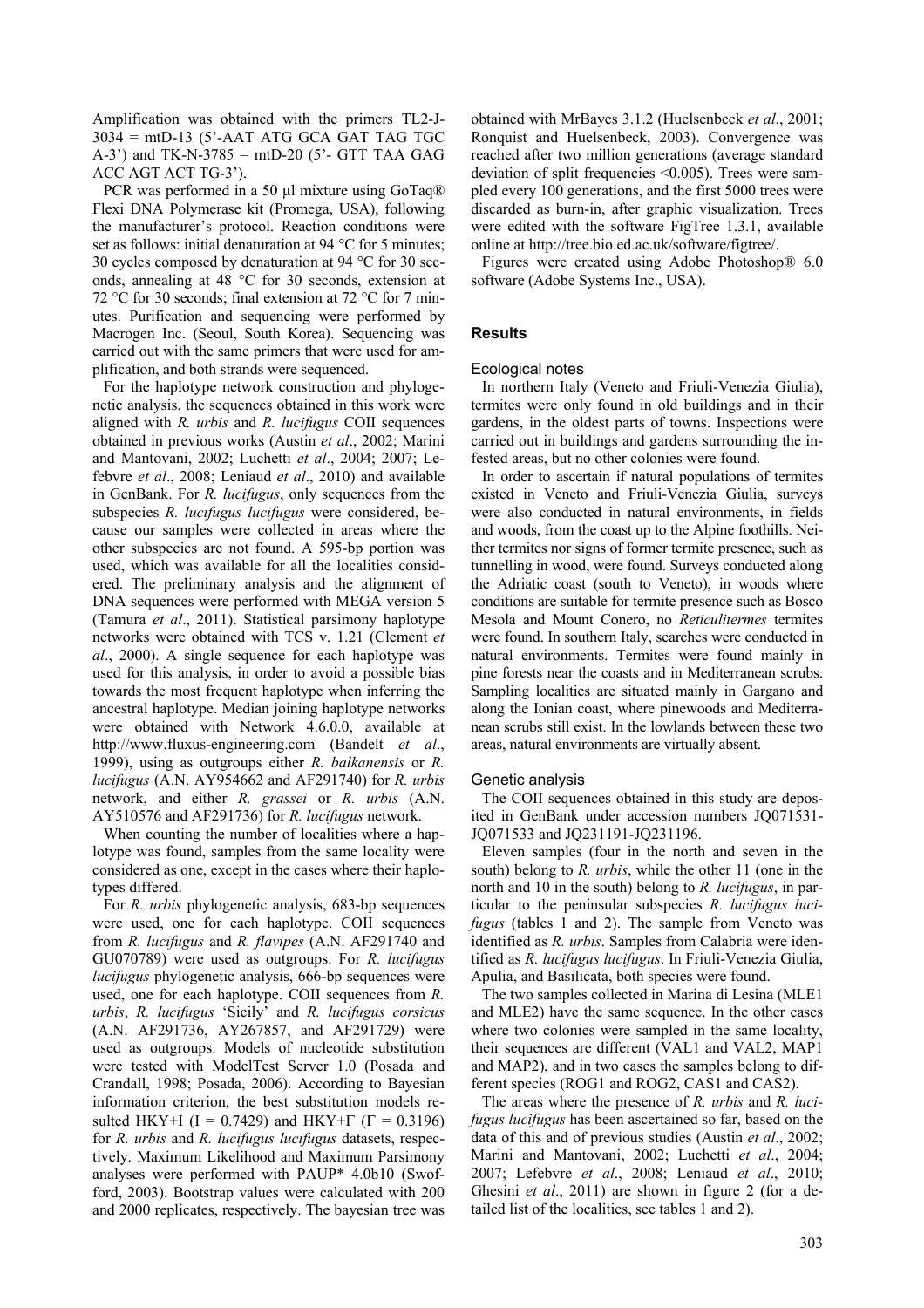| Clade | Hapl.          | Localities |                                               | GenBank A.N. |
|-------|----------------|------------|-----------------------------------------------|--------------|
| South | $\mathbf{A}$   | Italy      | Bagnacavallo                                  | AF291736     |
|       | B              | Greece     | Kato Ackaia                                   | DQ487829     |
|       | $\mathcal{C}$  | Greece     | Areopolis                                     | AY267867     |
|       | D              | Italy      | <b>MAM</b>                                    | JQ231191     |
|       | ${\bf E}$      | Italy      | Sant'Agata                                    | AF291737     |
|       | $\rm F$        | Greece     | Kalamatas                                     | DQ487832     |
|       | $\mathbf G$    | Greece     | Kalavrita                                     | DQ487828     |
|       | H              | Greece     | Neapolis                                      | AY954668     |
|       | $\mathbf{I}$   | Greece     | Kiparissia, Sivota                            | DQ487823     |
|       |                | Croatia    | Gradac                                        | DQ487823     |
|       |                | Italy      | Mira, NES, VAL2, MOT                          | AF291734,    |
|       |                |            |                                               | JQ071532     |
|       |                | France     | Domène                                        | AF525350     |
|       | $\mathbf{J}$   | Greece     | Kallikomon                                    | DQ487830     |
|       | $\bf K$        | Italy      | Verona                                        | AY267860     |
|       | $\mathbf{L}$   | Greece     | Pylos                                         | DQ487831     |
| North | M1             | Greece     | Igoumenitsa                                   | DQ866972     |
|       |                | Croatia    | Klek, Komarna, Živogošće                      | DQ487822     |
|       |                | Italy      |                                               | FJ381927,    |
|       |                |            | Ravenna, Salsomaggiore,                       | AF291735,    |
|       |                |            | VAL1, CDE, RTE, PES, ROG2, VPL                | JQ071531     |
|       |                |            | Antibes, Château Gombert, Carnoux, La Ciotat, | FJ381938-42, |
|       |                | France     | Sophia Antipolis, St Cyr Les Lecques          | FJ381947-51  |
|       | M <sub>2</sub> | Italy      | CAS1                                          | JQ231196     |
|       | ${\bf N}$      | Greece     | Parga                                         | DQ487824     |
|       | $\overline{O}$ | Greece     | Katoki, Kastrosikia                           | DQ487825     |
|       | ${\bf P}$      | Italy      | Galatina, Lecce                               | AY267862     |
|       | Q              | Greece     | Lefkada                                       | DQ487826     |

**Table 1.** *R. urbis* haplotypes. The localities examined for the first time in this study and the accession numbers of the corresponding sequences are in bold.

**Table 2.** *R. lucifugus lucifugus* haplotypes. The localities examined for the first time in this study and the accession numbers of the corresponding sequences are in bold. "Side" refers to the side of Italy where the correspondent haplotype is found: T = Tyrrhenian; A = Adriatic and Po plain; I = Ionian. A and I sides are those where *R. lucifugus* is sympatric with *R. urbis*.

| Hapl.          | Localities |                                                                                       | Side  | GenBank A.N. |
|----------------|------------|---------------------------------------------------------------------------------------|-------|--------------|
| $\mathsf{R}$   | Italy      | Rosarno                                                                               | T     | AY267863     |
| S              | Italy      | Chieti, Canosa Sannita,                                                               | A     | AF291738,    |
|                |            | MLE1, MLE2, ROG1, RLE                                                                 |       | JQ231192     |
| T              | Italy      | Molinella,                                                                            | A/I   | AY954659,    |
|                |            | MAP1, VIL                                                                             |       | JQ231193     |
| U              | Italy      | POL                                                                                   | I     | JQ231195     |
| V1             |            |                                                                                       |       | AF291725,    |
|                | Italy      | Forlì, Grottaferrata, Roma, Castel Porziano,<br>MAP2                                  | T/A/I | EF591504,    |
|                |            |                                                                                       |       | AF291739,    |
|                |            |                                                                                       |       | JQ231194     |
| V <sub>2</sub> | Italy      | Napoli, Spezzano Albanese, Desenzano sul Garda, Anzio, Sabaudia,<br>MAN, CAS2, PEV    | T/A/I | AF291740,    |
|                |            |                                                                                       |       | EF591505-06, |
|                |            |                                                                                       |       | JQ071533,    |
|                |            | Marseille, Martigues, Saint Rémy, Salon de Provence,<br>Bouc Bel-Air, Plain de Cuques |       | EF591494,    |
|                | France     |                                                                                       |       | EF591497-98, |
|                |            |                                                                                       |       | EF591500-02  |
| W              | Italy      | Castel di Decima, Porto Santo Stefano, Migliarino, Populonia                          | T     | AF292007     |
|                |            |                                                                                       |       | EF591508-09  |
|                | France     | <b>Bastia</b>                                                                         |       | EF590507     |
| X              | Italy      | Firenze, Firenze Peretola, Marina di Bibbona,                                         | T     | AF291726     |
|                |            | Macchia Lucchese, Castiglioncello, Torre del Lago                                     |       | EF591510-14  |
| Y              | Italy      | <b>Bologna</b>                                                                        | A     | AF291723     |
| Z              | Italy      | Patanella                                                                             | T     | AF525341     |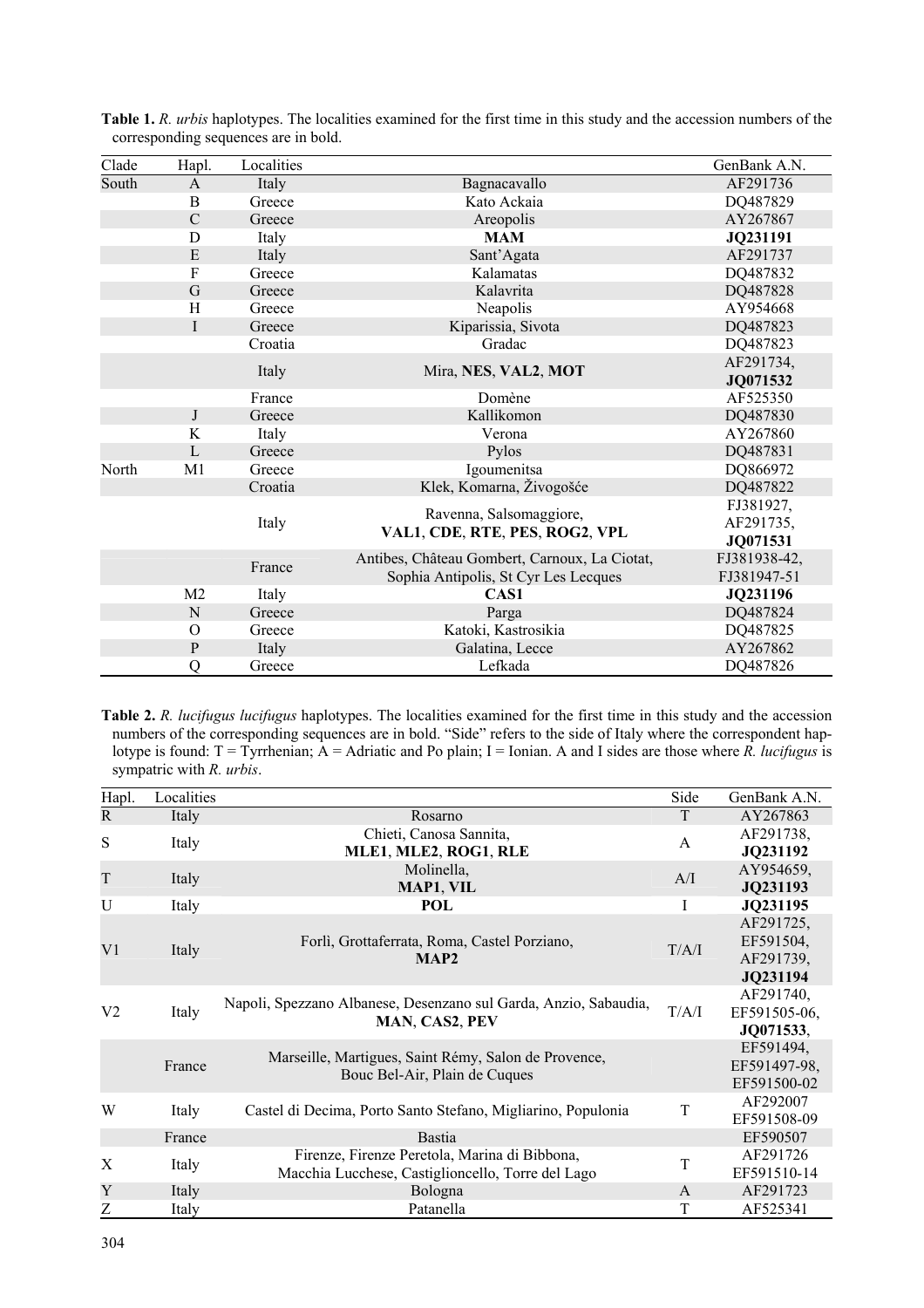For the analysis of haplotypes, we used a 595-bp portion of COII sequences, for both *R. urbis* and *R. lucifugus*. When sequences differed in loci outside the portion used for the haplotype analysis, we included them in the same haplotype, but kept them separated in Tab.1 and Tab.2 (haplotypes M1 and M2, V1 and V2).

Most of the haplotypes found in this study had been already isolated in other studies (Austin *et al*., 2002; Marini and Mantovani, 2002; Luchetti *et al*., 2004; 2007; Lefebvre *et al*., 2008; Leniaud *et al*., 2010), in other localities (tables 1 and 2). One *R. urbis* haplotype (haplotype D) and one *R. lucifugus* haplotype (haplotype U) were isolated for the first time in this study.

In Italy, seven *R. urbis* haplotypes and nine *R. lucifugus lucifugus* haplotypes have been found (tables 1 and 2). In the areas where *R. urbis* and *R. lucifugus* are sympatric, i.e. north-eastern Italy and the Adriatic and Ionian sides of southern Italy, *R. lucifugus* is represented by its subspecies *R. lucifugus lucifugus*, except in Trieste, where a colony of *R. lucifugus* "Sicily", probably introduced by man, was found (Luchetti *et al*., 2004). In these areas, seven *R. urbis* haplotypes (19 localities), six *R. lucifugus lucifugus* haplotypes (16 localities), and one *R. lucifugus* "Sicily" haplotype (one locality) have been identified.

# *Reticulitermes urbis*

For *R. urbis*, the dataset for the analysis of haplotypes included 44 sequences (table 1). Fourteen sites out of 595 are variable, and 12 are parsimony-informative. The haplotype networks obtained with TCS 1.21 and with Network 4.6 are coincident (figure 3) and show the presence of two main groups, already found in previous studies (Luchetti *et al*., 2007; Velonà *et al*., 2010): a "southern clade", to which all the samples from the Peloponnese belong, and a "northern clade", including only samples collected outside the Peloponnese. In north-western Greece, Italy and France, both clades are represented.

Haplotype M, the most frequent one, isolated in many localities across *R. urbis* range except Peloponnesus, is identified by TCS 1.21 as the ancestral one. Using Network 4.6, the inferred ancestral haplotype is O, that differs from M by a silent mutation.

For *R. urbis* phylogenetic analysis, we considered sequences representative of the 17 haplotypes (table 1 and figure 3), keeping M1 and M2 separate. The topologies of the phylogenetic trees obtained with bayesian inference, maximum parsimony, and maximum likelihood methods are largely coincident, differing only in the support values of the nodes (figure 4). The splitting of the two main clades is well supported in bayesian and maximum parsimony trees, less so in maximum likelihood tree. The internal branching of the two main clades is not well supported.

## *Reticulitermes lucifugus lucifugus*

For *R. lucifugus lucifugus*, the dataset for the analysis of haplotypes included 39 sequences (table 2). Eleven sites out of 595 are variable, and seven are parsimonyinformative. The haplotype networks obtained with TCS 1.21 and with Network 4.6 are coincident (figure 5). TCS 1.21 identifies haplotype V, the most frequent and distributed in many localities across *R. lucifugus lucifugus* range, as the ancestral one. Network 4.6 identifies haplotype U as ancestral if *R. grassei* is used as outgroup. It identifies haplotype U or the missing haplotype between V and W as ancestral if *R. urbis* is used as outgroup. Haplotype T and its closely related haplotypes S and U are found in the Adriatic and Ionian sides of Italy. Haplotype R is included in the "Adriatic/Ionian" group in figure 5 because, despite being found on the Tyrrhenian side of Calabria, it does not belong to the "Tyrrhenian" clade in *R. lucifugus lucifugus* phylogeny (figure 6). Haplotype V is the most common one, being distributed in many localities all over Italy and in south France. It is included in the "Tyrrhenian" group in figure 5, according to its position in *R. lucifugus lucifugus* phylogeny (figure 6). Haplotypes W, X, Y, and Z, are found mainly in the Tyrrhenian side of Italy. The connection between "Adriatic/Ionian" and "Tyrrhenian" haplotypes is ambiguous, as indicated by the loop in figure 5.



**Figure 2.** Ascertained ranges of *R. urbis* (A) and *R. lucifugus* (B). Grey: regions where *Reticulitermes* spp. are found only in urban areas; Black: regions where *Reticulitermes* spp. are found also in natural areas.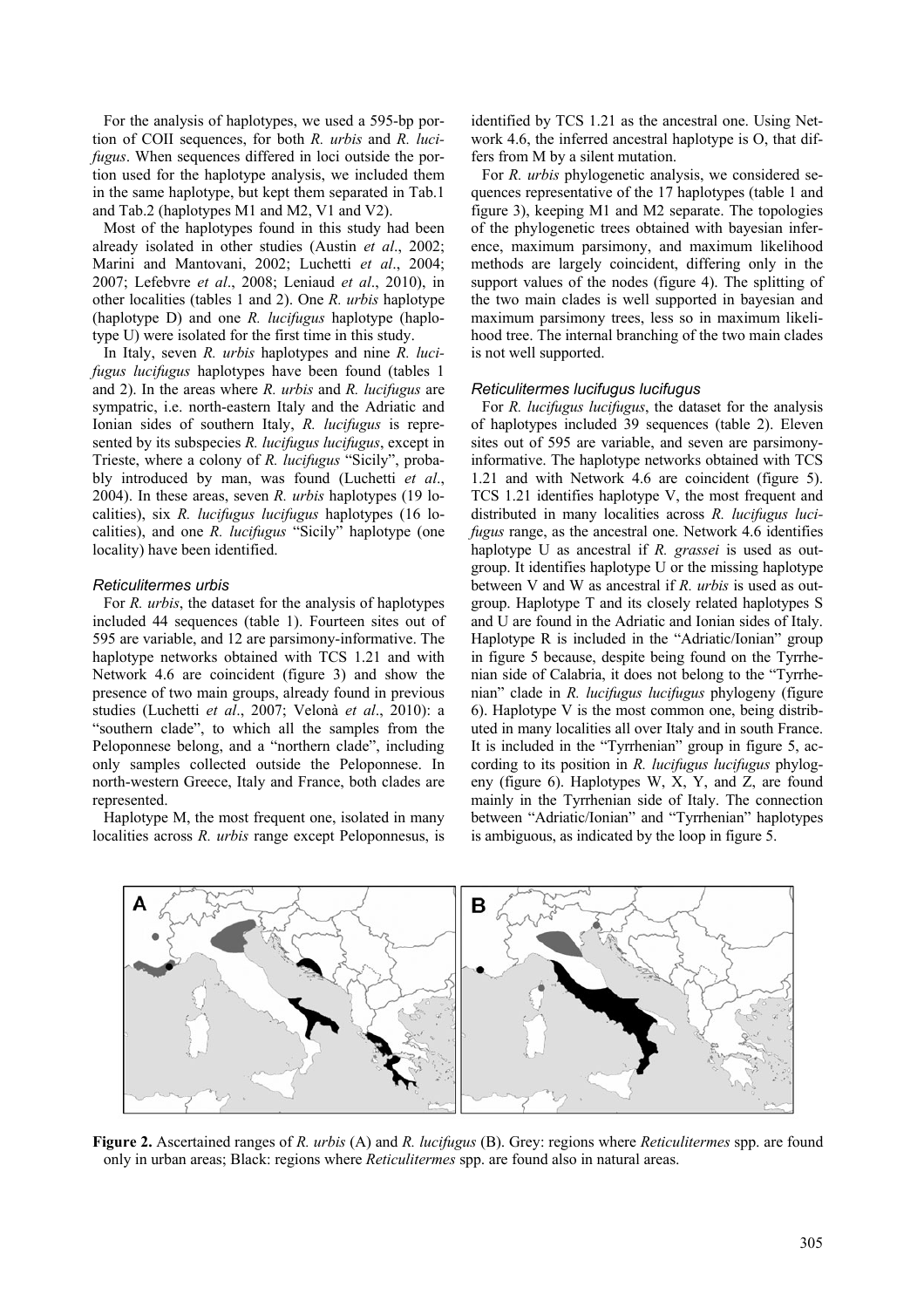

**Figure 3.** Haplotype parsimony network (left) and geographic distribution of *R. urbis* haplotypes (right). The size of the ovals is proportional to the number of localities where the corresponding haplotype has been identified. Letters symbolizing the haplotypes are as in table 1. Light gray: southern clade haplotypes. Dark grey: northern clade haplotypes. Black dots: missing or ideal haplotypes.



**Figure 4.** Bayesian inference (BI), maximum parsimony (MP), and maximum likelihood (ML) tree based on *R. urbis* COII haplotypes. Numbers at nodes are percent support values (BI/MP/ML). Values lower than 50 are not shown. Letters refer to the haplotypes listed in table 1. The bar indicates genetic distance.

For *R. lucifugus lucifugus* phylogenetic analysis, we considered sequences representative of the nine haplotypes (table 2 and figure 5), including distinct sequences for V1 and V2. The topologies of the phylogenetic trees obtained with bayesian inference, maximum parsimony, and maximum likelihood methods are largely coincident, differing only in the support values of the nodes (figure 6). The group including haplotypes R, S, and T, is not well supported, while the group including the haplotypes in the lower right of the haplotype net (from V to Z) form a better supported "Tyrrhenian" clade.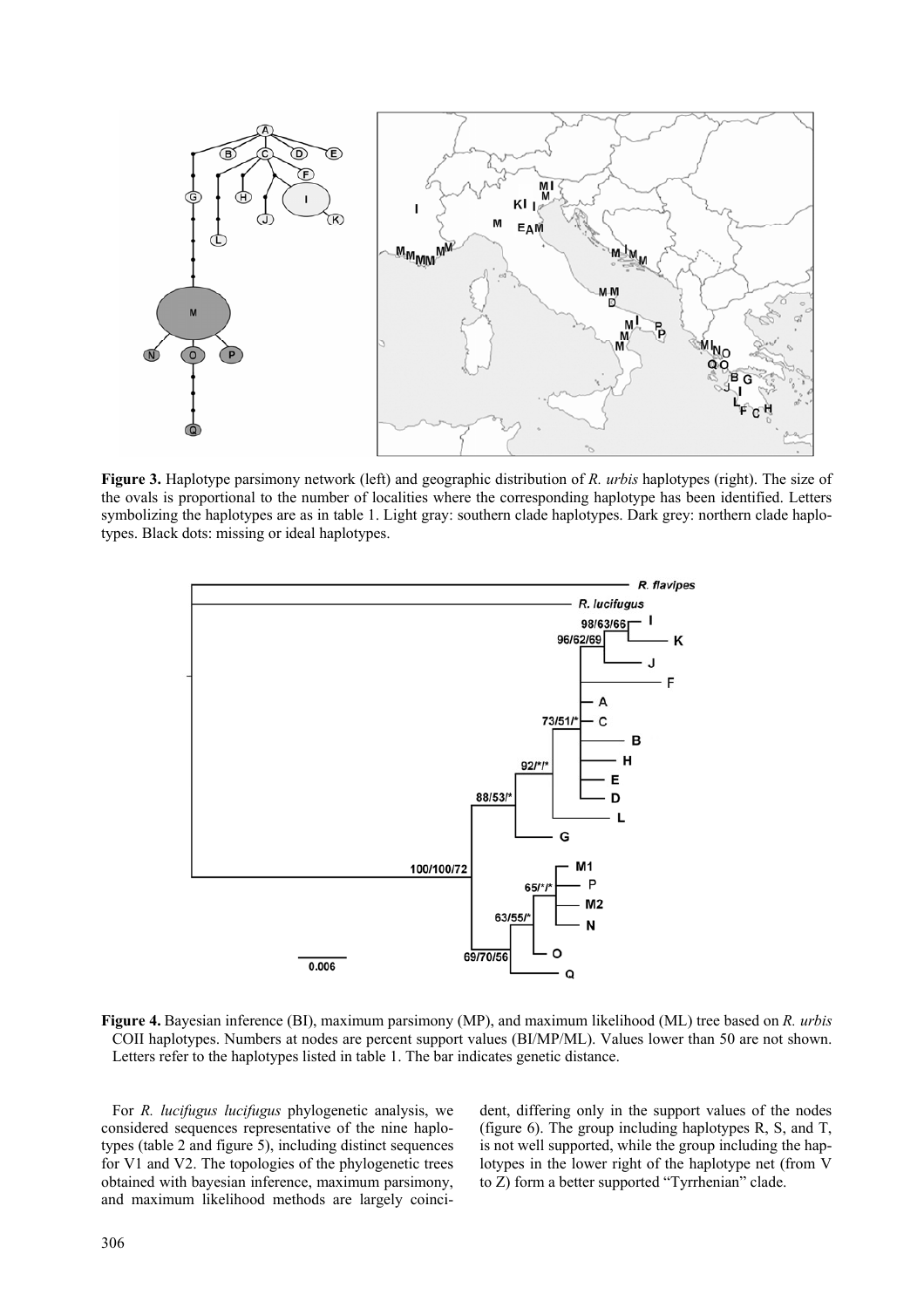

**Figure 5.** Haplotype parsimony network (left) and geographic distribution of *R. lucifugus lucifugus* haplotypes (right). The size of the ovals is proportional to the number of localities where the corresponding haplotype has been identified. Letters symbolizing the haplotypes are as in table 2. Light gray: "Adriatic/Ionian" haplotypes. Dark grey: "Tyrrhenian" haplotypes. Black dots: missing or ideal haplotypes.



**Figure 6.** Bayesian inference (BI), maximum parsimony (MP), and maximum likelihood (ML) tree based on *R. lucifugus lucifugus* COII haplotypes. Numbers at nodes are percent support values (BI/MP/ML). Values lower than 50 are not shown. Letters refer to the haplotypes listed in table 2. The bar indicates genetic distance.

# **Discussion**

## *R. urbis* and *R. lucifugus lucifugus* distributions and genetics

In this study, we examined 22 samples from 17 Italian localities. We found *R. urbis* in ten localities. In Friuli-Venezia Giulia and Basilicata, *R. urbis* had never been reported before. We found *R. lucifugus*, in particular the peninsular subspecies *R. lucifugus lucifugus*, in nine localities.

In northern Italy, we found *R. urbis* and *R. lucifugus* only in urban areas. *Reticulitermes* termites seem to be absent from natural areas south of the Po delta, i.e. coastal woods such as the pinewoods of San Vitale, Classe (Ravenna) (Campadelli, personal communication), Bosco della Mesola wood (Ferrara), and Mount Conero (Ancona). In southern Italy (from Gargano, about 41°57'N, southwards), where the presence of *R. urbis* and *R. lucifugus* in urban areas had already been ascertained (Luchetti *et al.*, 2004), we found both species also in natural environments.

Along the Balkan Peninsula coasts, *R. urbis* is found in natural environments from Živogošće (about 43°11'N) southwards. North of this location, along the Slovenian and Croatian coasts, *Reticulitermes* termites have not been found in natural environments, despite thorough surveys (Marini, unpublished data).

Therefore, along the Adriatic coasts, both in Italy and in the Balkans, *R. urbis* is found in natural environments in the areas with a mesomediterranean or a thermomediterranean climate (in the sense of Rivas-Martìnez *et al*., 2004). In Italy, in the same bioclimatic regions, *R. lucifugus* is also found in natural environ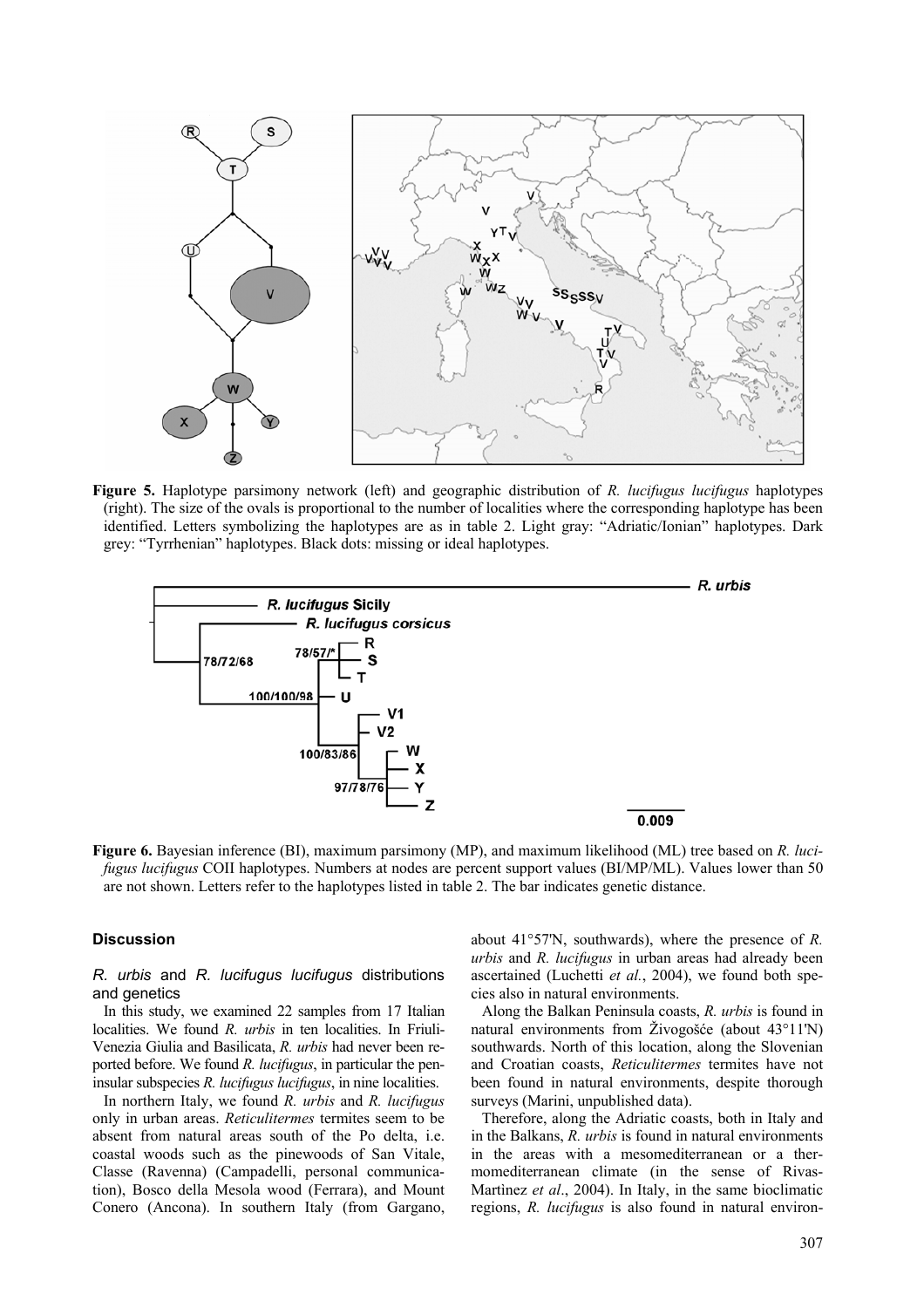ments. Interestingly, *R. lucifugus* is found in natural areas in the south of France (Lefebvre *et al*., 2008), where the climate is also mesomediterranean.

One *R. urbis* COII haplotype (D) and one *R. lucifugus* COII haplotype (U) were isolated for the first time in this study. On the whole, seven *R. urbis* haplotypes and nine *R. lucifugus lucifugus* haplotypes are found in Italy.

For both *R. urbis* and *R. lucifugus lucifugus*, the haplotype networks obtained with the statistical parsimony method (TCS 1.21) and with the median joining method (Network 4.6) share the same topology. This is expected when, as in the cases of our datasets, sequences are not very divergent (Mardulyn *et al.*, 2009). As to the inference of ancestral haplotypes, the two methods provide different results, possibly due to their different assumptions. For both *R. urbis* and *R. lucifugus lucifugus*, TCS 1.21 identifies as ancestral the most frequent haplotype (M and V, respectively), in accordance with coalescent theory (Posada and Crandall, 2001). In the case of *R. urbis*, Network 4.6 identifies as ancestral haplotype O, that is closely related to M. Both M and O belong to the northern clade, which is distributed all over the range of *R. urbis* except the Peloponnese. If this result were confirmed, it could indicate that *R. urbis* originated outside the Peloponnese, and that the high diversity found in the Peloponnese is the result of a more recent radiation. In the case of *R. lucifugus lucifugus*, Network 4.6 identifies haplotype U or a missing haplotype between V and W as ancestral, depending on which species is used as an outgroup (*R. grassei* or *R. urbis*, respectively). It is probable that *R. grassei* is the best outgroup, because *R. lucifugus* populations are the sister clade of the group *R. grassei + R. banyulensis,* while *R. urbis* is phylogenetically quite distant from *R. lucifugus*  (Velonà *et al.*, 2010).

*R. urbis* and *R. lucifugus lucifugus* show different patterns of haplotype distribution. *R. lucifugus lucifugus* haplotypes form two groups, whose ranges correspond fairly well with the two sides of the Appennines (Tyrrhenian and Adriatic/Ionian), even though the most common haplotype is found on both sides. For *R. urbis*, both the haplotype net and the phylogenetic analysis show the presence of two major clades, as reported in previous studies (Luchetti *et al*., 2007; Velonà *et al*., 2010). All the haplotypes found in the Peloponnese belong to the southern clade. North of the Corinth Gulf, in Italy, and in France, haplotypes from both the northern and the southern clade can be found. In Italy, haplotypes from different clades are often found in localities near each other or even in the same locality. The presence of two clades with independent distributions could be the result of two (or more) distinct expansion events: one starting from the Peloponnese (southern clade), and the other possibly starting from the north-west region of Greece (northern clade).

# Is *Reticulitermes urbis* native in Italy?

The main arguments supporting the hypothesis that *R. urbis* was introduced by man in Italy and Provence are: i) its presence only in a few urban areas, disjointed from the core range of the species; ii) its absence in natural environments; iii) its higher genetic diversity in the Balkan peninsula, particularly in Greece (Luchetti *et al*., 2007; Leniaud *et al*., 2010); iv) the lack of association between mtDNA haplotypes and geographic regions (Leniaud *et al*., 2010).

We will discuss each of these points in the light of the results of the present study.

i) *R. urbis* was initially identified in a few urban areas (Marini and Mantovani, 2002). As the analyses of new samples progress, the number of Italian localities where *R. urbis* is found increases. Until the present study, *R. urbis* was known to occur in eight towns, six in the north and two in the south (Marini and Mantovani, 2002; Luchetti *et al*., 2004). In this study, we found *R. urbis* in ten additional localities, distributed in four regions.

A disjunct range of distribution is one of the elements that can lead to suspect that a species is not native (Webb 1985). However, the presence of *R. urbis* and *R. lucifugus* in scattered localities in northern Italy can be explained by their microclimatic requirements: In regions where winters are cold, human settlements could have provided and still provide warm refugia where termites can survive. In many cases, *Reticulitermes* infestations in northern Italy occur in old buildings, often in the oldest parts of towns, where human settlements have probably existed for centuries. In northern Italy, urban termite infestations often show a strong tendency to remain confined in the same areas. When detailed old data on termite presence in urban areas exist, such as in the cases of Salsomaggiore (Springhetti, 1965), and Mira (Jucci and Springhetti, 1957), recent inspections have revealed that termites are still confined below the same buildings where they were found 60-100 years ago (Marini, unpublished data), showing their inability to spread to surrounding natural areas where climatic conditions are now unsuitable for their survival.

It is likely that, in periods when winter temperatures were milder, termite species in northern Italy were more widespread, and that their ranges became restricted and fragmented in colder periods.

ii) We showed in this study that *R. urbis* is actually found also in natural environments, in Italian regions where winters are warmer (mesomediterranean or thermomediterranean climate). Interestingly, the native *R. lucifugus* has the same pattern of distribution: restricted to urban areas in northern Italy and including both urban and natural areas in southern Italy.

iii) As to the lower genetic diversity in Italy and Provence compared with the Balkans, it is not surprising to find that the genetic diversity of a species varies over its geographical range. Italy and Provence are outside the core of *R. urbis* range of distribution, and several cases are documented in which genetic diversity is lower at the periphery of the range (Kark *et al*., 2008). In particular, a reduction in genetic diversity at the margin of the current range is observed in many insect species that experienced postglacial range expansions (Hill *et al*., 2011), which is believed to have also occurred to European termites (Clément *et al*., 2001; Luchetti *et al*., 2004; Uva *et al*., 2004). The hypothesis that successive contractions and expansions of *R. urbis* range could have caused a loss of genetic diversity in northern regions has been already considered in Uva *et al*., 2004.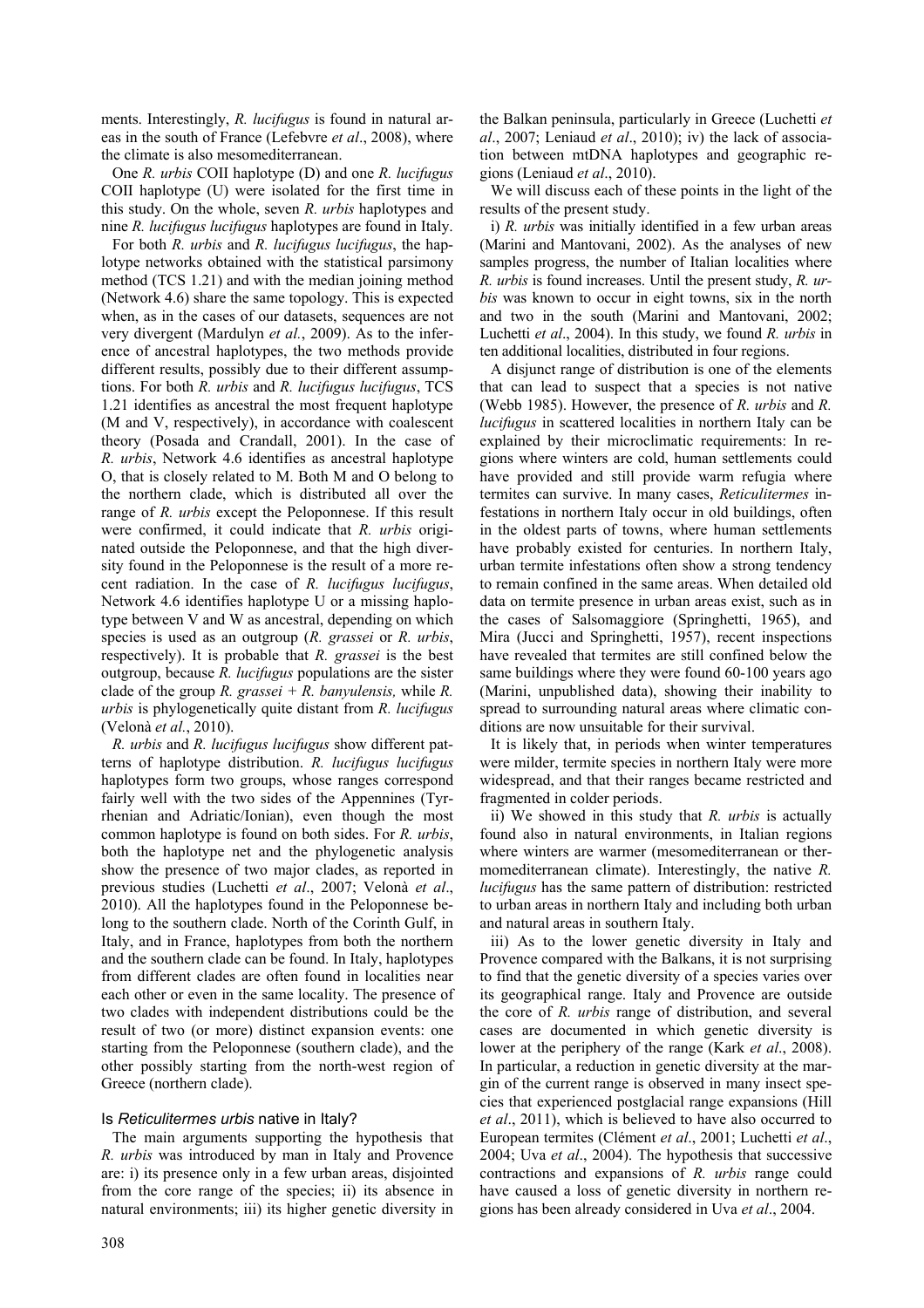In the Italian areas where *R. urbis* and *R. lucifugus* are sympatric, seven COII haplotypes have been isolated in *R. urbis* and seven haplotypes have been isolated in *R. lucifugus*, on a similar number of sampling localities. Even though the comparison between the haplotype richness of two different species is not completely justifiable, the small number of *R. lucifugus* haplotypes could indicate that the number of haplotypes found for *R. urbis* is not far from what can be expected for a native *Reticulitermes* species in Italy.

iv) If the two clades of *R. urbis* are considered together, mtDNA haplotypes seem to be uncorrelated with geographical regions (Leniaud *et al*., 2010). If the two clades, probably deriving from different expansion events, are considered separately, some level of association appears to exist. However, further data are needed to verify this point.

As an additional point, it must be noted that ranges of distribution similar to *R. urbis* range, including the Balkan Peninsula, Italy, and Provence (southern France) are not uncommonly found. Many other insect species have an eastern-Mediterranean range of distribution, including the Balkans, Italy, and often extending westwards up to the south-east of France. We cite as an example some Lepidoptera, that cannot be suspected of having been introduced by man, because they are strongly dependent upon wild plants and particular microhabitats both at the larval and at the imaginal stages: the Noctuidae *Mythimna alopecuri* (Boisduval), *Conistra veronicae* (Hubner), *Dryobotodes carbonis* Wagner, *Aporophyla canescens* (Duponchel), *Polymixis rufocincta*  (Geyer), *Lithophane lapidea* (Hubner), *Ulochlaena hirta* (Hubner), *Cucullia formosa* Rogenhofer, the Arctiidae *Amata kruegeri* (Ragusa) and *Dysauxes famula*  (Freyer), the Zygaenidae *Adscita mannii* (Lederer), and the Papilionidae *Papilio alexanor* Esper and *Zerynthia polyxena* (Denis et Schiffermuller) (de Freina and Witt, 1987; 2001; Ronkay and Ronkay, 1994; Descimon, 1996; Ronkay *et al*., 2001; Hacker *et al*., 2002; Bollino and Sala, 2004).

In the light of what is discussed above, namely: *R. urbis* is found in more Italian localities than previously thought, it is found also in natural environments in regions where the climate is suitable for *Reticulitermes* presence, many insect species exist with a similar range of distribution*,* variations in genetic diversity across its range may be the result of natural processes, its distribution and genetic diversity in Italy are similar to those of the native *R. lucifugus*, we believe that the distribution of *R. urbis* in Italy can be explained mostly by natural events, although the introduction by man in some localities cannot be excluded.

From the conservationist's point of view, the attribution of the status of native species to a termite species raises certain ethical issues. In natural environments, termites have an important ecological role as cellulose recyclers, but in urban areas they are considered wood pests and can cause heavy infestations and economic losses. Effective pest control strategies exist that can eliminate their colonies within a few years, as was the case for a *R. urbis* infestation in Bagnacavallo (North Italy) (Ferrari *et al*., 2011) and Domène (France) (Leni-

aud *et al*., 2009). In northern Italy, *Reticulitermes* termites can live only in urban areas and are absent from the surrounding lands, therefore pest control has the potential to eliminate entire populations. Many of these urban termite populations will probably cease to exist within the next few years due to termite control measures, thus preventing future work studying their biology.

# **Acknowledgements**

This study was supported by Canziani funds. We wish to thank Danilo Morano for providing the sample from Policoro.

## **References**

- AUSTIN J. W., SZALANSKI A. L., UVA P., BAGNÈRES A.-G., KENCE A., 2002.- A comparative genetic analysis of the subterranean termite genus *Reticulitermes* (Isoptera: Rhinotermitidae).- *Annals of the Entomological Society of America*, 95 (6): 753-760.
- AUSTIN J. W., SZALANSKI A. L., SCHEFFRAHN R. H., MESSEN-GER M. T., DRONNET S., BAGNÈRES A.-G., 2005.- Genetic evidence for the synonymy of two *Reticulitermes* species: *Reticulitermes flavipes* and *Reticulitermes santonensis*.- *Annals of the Entomological Society of America*, 98: 395-401.
- BAGNÈRES A.-G., UVA P., CLÉMENT J.-L., 2003.- Description d'une nouvelle espèce de termite: *Reticulitermes urbis* n. sp. (Isopt., Rhinotermitidae).- *Bulletin de la Société Entomologique de France*, 108 (4): 433-435.
- BANDELT H.-J., FORSTER P., RÖHL A., 1999.- Median-joining networks for inferring intraspecific phylogenies.- *Molecular Biology and Evolution*, 16: 37-48.
- BOLLINO M., SALA G., 2004.- *Synopsis of* Papilio alexanor *Esper*.- Natura Edizioni Scientifiche, Bologna, Italy.
- CLEMENT M., POSADA D., CRANDALL K. A., 2000.- TCS: a computer program to estimate gene genealogies.- *Molecular Ecology*, 9: 1657-1659.
- CLÉMENT J.-L., BAGNÈRES A.-G., UVA P., WILFERT L., QUINTANA A., REINHARD J., DRONNET S., 2001.- Biosystematics of *Reticulitermes* termites in Europe: morphological, chemical and molecular data.- *Insectes Sociaux*, 48: 202-215.
- DE FREINA J. J., WITT T. J., 1987.- *Die Bombyces und Sphinges der Westpalaearktis (Insecta, Lepidoptera)*. *Band I*.- Forschung & Wissenschaft Verlag GmbH, München, Germany.
- DE FREINA J.J.,WITT T.J., 2001.- *Die Bombyces und Sphinges der Westpalaearktis (Insecta, Lepidoptera)*. *Band III - Zygaenidae*.- Forschung & Wissenschaft Verlag GmbH, München, Germany.
- DESCIMON H., 1996.- *Zerynthia polyxena* Schiffermüller, 1775, pp. 213-217. In: *Background information on invertebrates of the habitats directive and the Bern convention. Part I - Crustacea, Coleoptera and Lepidoptera.-* Counsel of Europe Publishing, Nature and Environment n. 79.
- DOYLE J. J., DOYLE J. L., 1987.- A rapid DNA isolation procedure for small amounts of fresh leaf tissue.- *Phytochemical Bulletin*, 19: 11-15.
- DRONNET S., CHAPUISAT M., VARGO E. L., LOHOU C., BAGNÈRES A.-G., 2005.- Genetic analysis of the breeding system of an invasive subterranean termite, *Reticulitermes santonensis*, in urban and natural areas.- *Molecular Ecology*, 14: 1311-1320.
- FERRARI R., GHESINI S., MARINI M., 2011.- *Reticulitermes urbis* in Bagnacavallo (Ravenna, Northern Italy): a 15-year experience in termite control.- *Journal of Entomological and Acarological Research*, 43 (2): 287-290.